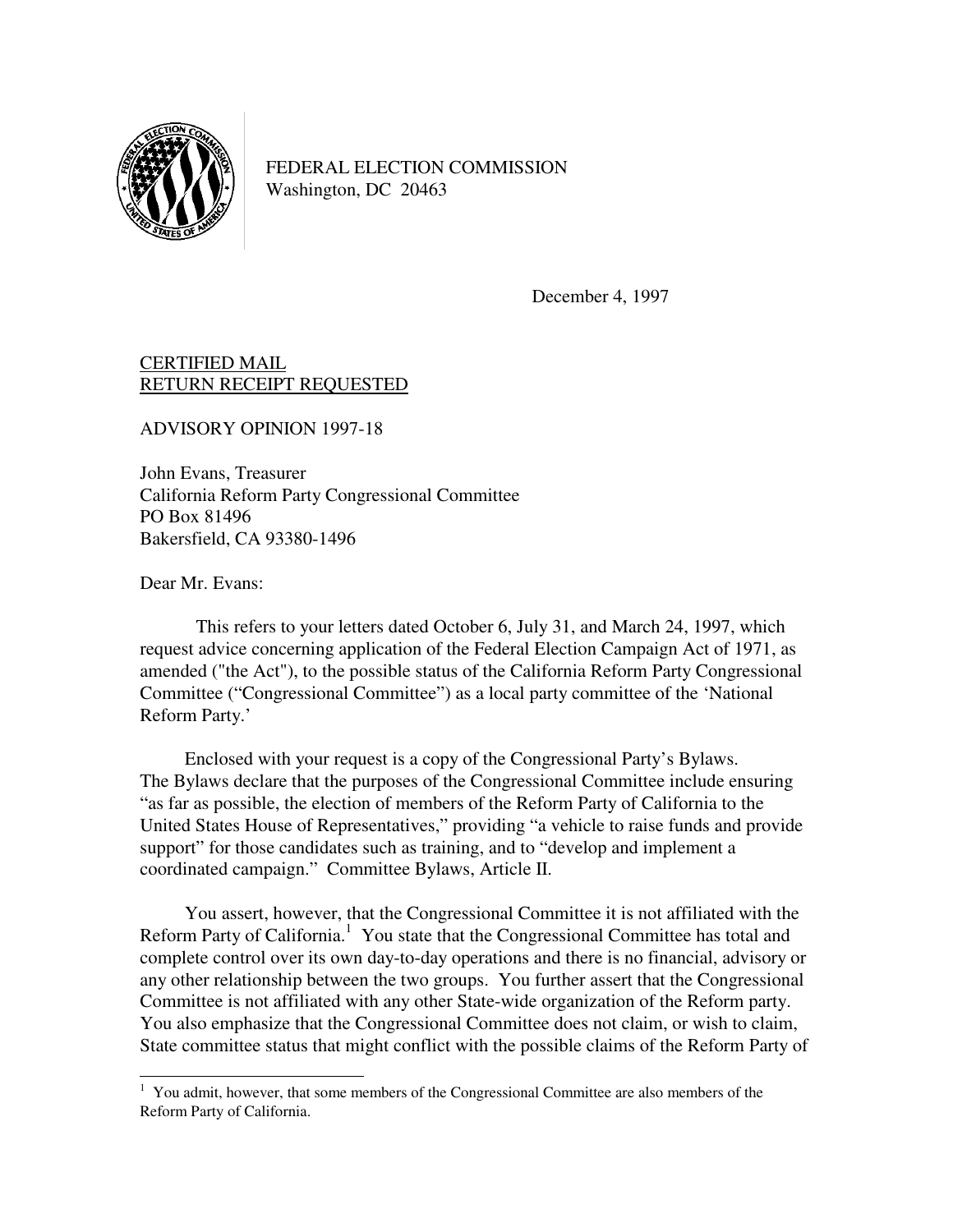AO 1997-18 Page 2

j

California. Rather, the Congressional Committee proposes to be a local party committee that is completely independent of any State committee. As you describe it, the Congressional Committee would be a local committee that would operate in all 52 Congressional districts of California. You state that when the Reform Party of California has received State Committee status, the Congressional Committee will determine whether it wishes to affiliate with it.<sup>2</sup> You also state that the Congressional Committee has no relationship with the 'National Reform Party' or any other national reform party organization.<sup>3</sup>

 The Congressional Committee was established in January 1996, with meetings between the Reform Party Congressional candidates. All eleven candidates certified for the March 1996 California primary were contacted for their input into forming a committee and were offered help in filing, with the FEC, the necessary documents relating to their Federal campaigns. Seven of the ten candidates remaining after the March primary approved the Bylaws of the Committee. Your request includes statements of affinity and support for your request by these seven candidates, all of whom were on the ballot in California as Reform Party candidates for Congress in 1996.

 Under the Act and Commission regulations, the term "State committee" means the organization which, by virtue of the bylaws of a political party, is responsible for the dayto-day operation of such political party at the State level, as determined by the Commission. 2 U.S.C. §431(15); 11 CFR 100.14. The definition of State committee also requires the existence of a political party. The term "political party" is defined under 2 U.S.C. §431(16) and 11 CFR 100.15 as an association, committee, or organization which nominates a candidate for election to any Federal office whose name appears on the election ballot as the candidate of such association, committee, or organization.

The term "subordinate committee" is defined under 11 CFR 100.14(b) as any organization which is responsible for the day-to-day operation of the political party at the level of city, county, neighborhood, ward, district, precinct, or any other subdivision of a State or any organization under the control or direction of the State

 $2$  This opinion will not address issues relating to the possible affiliation of the Congressional Committee with other political committees and organizations within the Reform Party movement. The Commission reminds you, however, that under 11 CFR 110.3(b)(3), all contributions made by the political committees established, financed, maintained or controlled by a State party committee and by subordinate State party committees are presumed to be made by one political committee. This presumption is rebutted if the party unit in question has not received funds from any other political committee established, financed, maintained or controlled by any party unit and there is no cooperation, consultation or concert between the party unit and other political committees or party units regarding the making of contributions.

Even if the presumption is rebutted, a finding of affiliation, regardless of the intent of the organizations concerned, may be made should other factors of affiliation exist as set out in 11 CFR 110.3(a). Affiliation between two committees would be found, for example, if they are both controlled by the same group of persons. See 11 CFR 110.3(a)(2)(v).

<sup>3</sup> The facts of your request and your characterization of your relationship with different committees indicates that your committee is, however, part of the same political movement as the California Reform Party and the 'National Reform Party.'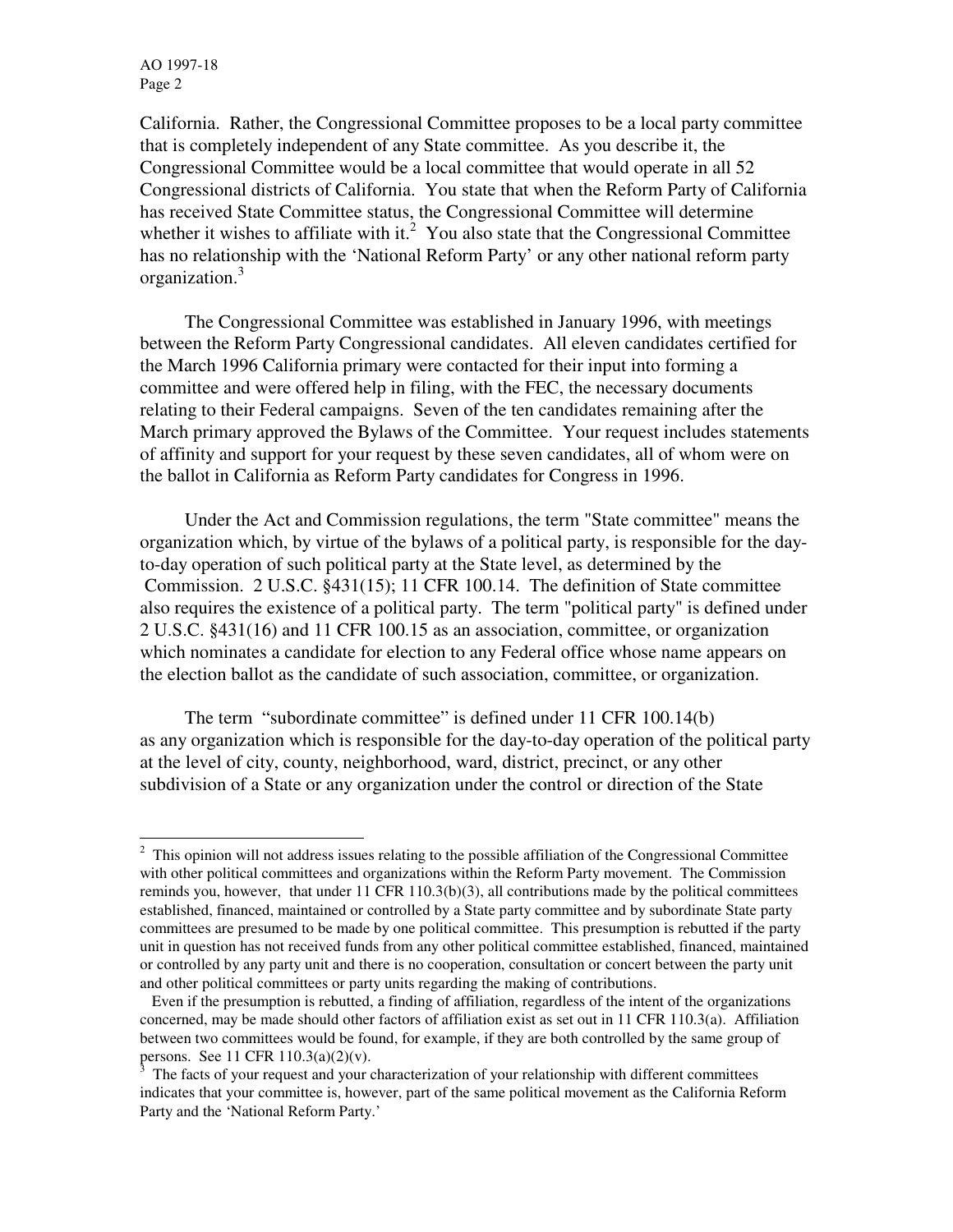AO 1997-18 Page 3

Committee. The Act and Commission regulations do not expressly define the term "local committee" of a political party. However, since the first part of the above cited definition includes reference to political party committee operations at various levels of local government (county, city, district, etc.) below the State level, it can be viewed as the functional equivalent of a definition of "local committee." (In addition, see the definition of "Local Party Committee" which is used for explanatory purposes in the Commission's *Campaign Guide For Political Party Committees*, August 1996, p. 83.)

 Although this has not been explicitly stated in previous advisory opinions, the Commission notes that a political party can only have one State committee, as was the case in previous opinions conferring or confirming State committee status. See Advisory Opinions 1997-7, 1997-3, 1996-51, and 1996-35. A State committee, however, can have any number of subordinate, local or other affiliated committees. You have explicitly stated your intention not to claim a State committee status that might interfere with the claims of the Reform Party of California. Therefore, the analysis to follow will only concern the Congressional Committee's claim to local committee status.

 The Commission has not previously examined in an advisory opinion the claims of an organization for local party committee status, as opposed to State committee or national committee status. However, a prerequisite (as with State and national committee status) is the existence of a political party. See Advisory Opinions 1997-7, 1997-3, 1996- 51, 1996-43 and 1996-35. The Commission notes the efforts and support given to Reform Party candidates by the Congressional Committee in 1996. Seven of these Congressional candidates have identified themselves with your request for local committee status. Two of them had sufficient financial activity to qualify as candidates under 2 U.S.C. §431(2). See Advisory Opinion 1997-7. On this basis, the Commission concludes that there is an organization (or association) of the Reform Party movement in the State of California that would be a "political party" for purposes of the Act and Commission regulations, and that the Congressional Committee is an instrumentality of that organization. See Advisory Opinions 1997-7, 1997-3, 1996-51, and 1996-35.

 However, the Congressional Committee's status as a local committee of a political party presents a separate question. The Congressional Committee does not currently meet either of the two definitional requirements of "subordinate committee" in section 100.14(b) of Commission regulations. Your request characterizes the Congressional Committee's area of operations as 'local' because it will operate only in Congressional Districts. However, you also explain that the Committee intends to be active in every Congressional district of California which would entail Committee activity throughout the entire State of California, rather than in one specific geographic region or subdivision, such as a county or city. Thus, the Committee's operations are more consistent with statewide, rather than local activity.

 As noted above, section 100.14(b) recognizes that some subordinate committees may operate beyond a local geographic or jurisdictional area. However, these committees must be under the direction and control of a State Committee. You have